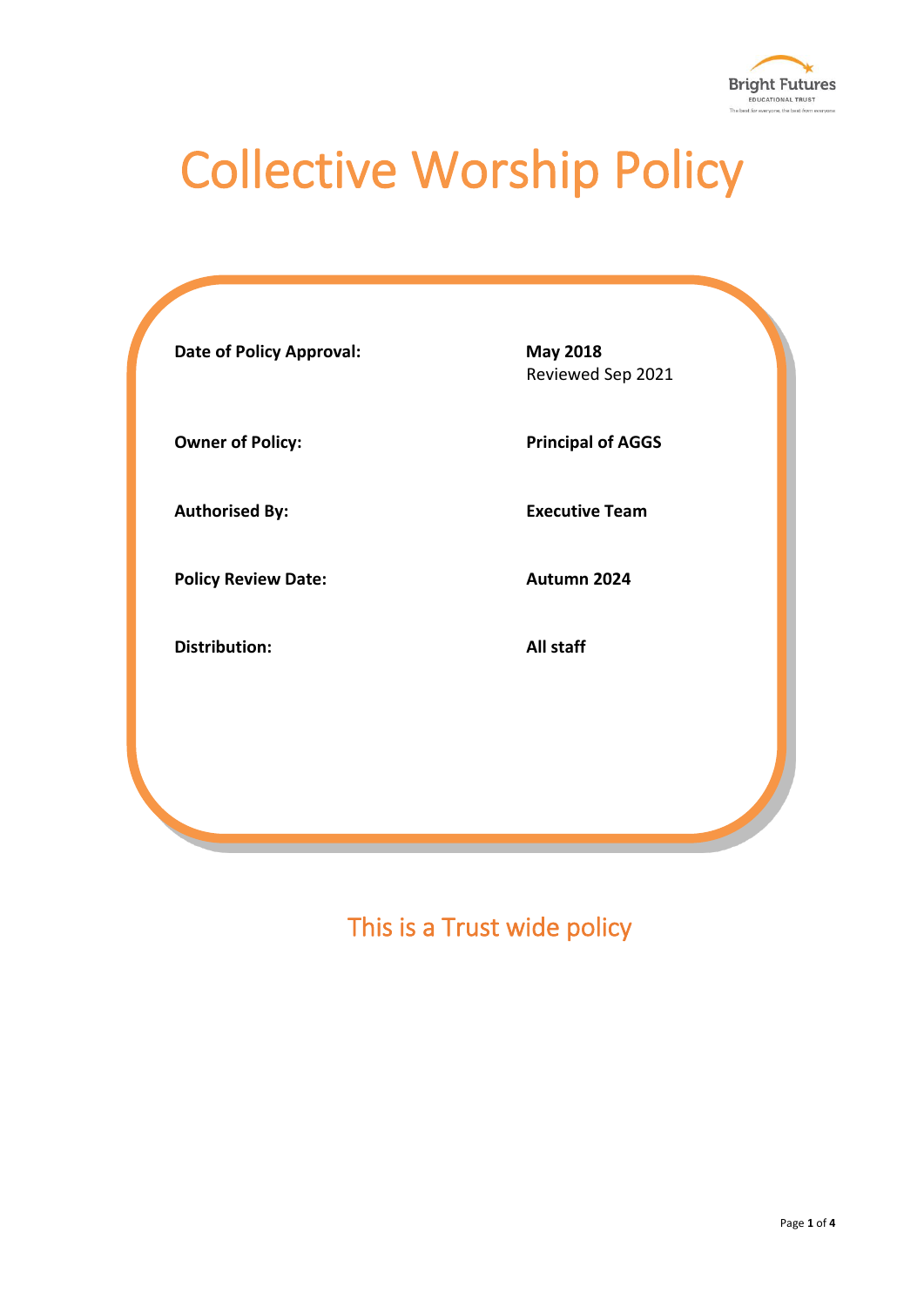

| <b>CONTENTS</b>                                             | Page number    |
|-------------------------------------------------------------|----------------|
| What is the policy for?                                     | 2              |
| Who is the policy for?                                      | $\overline{2}$ |
| <b>Policy standards</b>                                     | 3              |
| 1. For the pupils                                           | 3              |
| 2. The contribution of collective worship to aspects of the |                |
| curriculum                                                  | 3              |
| 3. Organisation of collective worship                       | 3              |
| 4. Planning acts of collective worship                      | 3              |
| 5. The act of collective worship                            | 4              |
| 6. Withdrawal                                               |                |

Bright Futures Educational Trust's (the Trust) Strategy underpins all aspects of this policy and the way in which it will be applied. These elements are:

- Our vision: the best *for* everyone and the best *from* everyone;
- One of our values, **Community:** We work together for a common purpose acknowledging our diversity as strength;
- Three of our commitments: **Collaboration and strong relationships, Professional learning and equality, diversity and inclusion.**

#### **What is this policy for?**

The aim of this policy is to outline what collective worship means for academies within Bright Futures Educational Trust and how it is delivered.

The Collective Worship Policy pays due regard to statutory requirements, and has taken account of the guidance offered. Whilst there are no legal requirements for schools to hold 'assemblies' the Education Act 1996 states that all pupils are required to participate in a daily act of worship and as a multi-academy trust this is mirrored in our funding agreement.

Collective worship is a time when the whole school, or groups within the school meet together in order to consider and reflect on common concerns, issues and interests. It offers all pupils an opportunity to worship through engaging in relevant, meaningful experiences and provides opportunities for the pupils' spiritual, moral, social and cultural development. It is not to be equated with corporate worship where participants share the same faith.

#### **Who is this policy for?**

All staff, local governors and parents and carers.

#### **Policy Standards**

Collective worship contributes significantly to the ethos of each academy and it is the Trust's aim that it is a time when the school community can: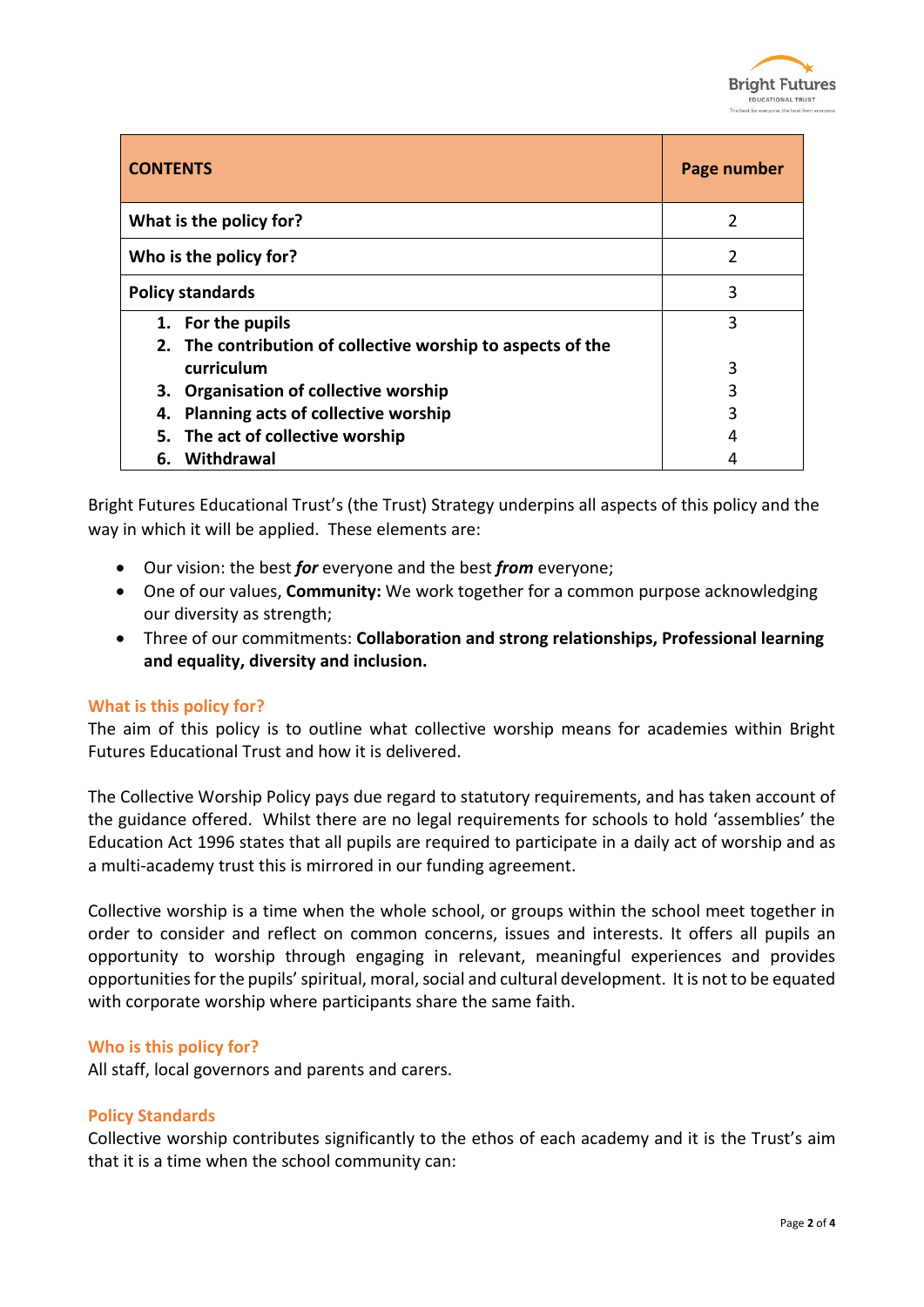

- Share common aims and values;
- Celebrate achievement and special times;
- Explore together the world in which we live;
- Develop a community spirit;
- Teach tolerance and acceptance of every person in the school and wider community;
- Encourage pupils to consider spiritual and moral issues and explore their own beliefs.

## **1. For the pupils:**

The Trust also intends that collective worship contributes to the personal development of pupils by providing opportunities to:

- Consider spiritual and moral issues;
- Explore their own beliefs;
- Develop their own spirituality;
- Reinforce positive attitudes;
- Participate and respond;
- Reflect on what it means to be human.

## **2. The contribution of collective worship to aspects of the curriculum**

- 2.1. Collective worship time is distinct from curriculum time and will form a part of assembly time (whole school, year and form/house assemblies). However, there will be times when collective worship will enrich classwork through its consideration of subject matter from different perspectives.
- 2.2. To ensure collective worship provides opportunities for spiritual, moral, social and cultural development it should address a wide variety of themes and topics, use diverse stimuli and resources and provide pupils with the opportunity to 'respond' on their own level.

## **3. Organisation of collective worship**

3.1 Assemblies may be led by the Principal/Head of School, members of the leadership team, other members of staff, students or guest speakers.

## **4. Planning acts of collective worship**

- 4.1 The content of all acts of collective worship will be considered carefully, to ensure relevance and suitability for the ages, aptitudes and backgrounds of all pupils.
- 4.2 Assemblies may link to festivals, special occasions and events, but will be flexible to allow the inclusion of current and topical issues. This ensures that there is continuity and progression. Themes which will be revisited include:
	- Care and co-operation
	- Courage
	- Diversity and inclusion